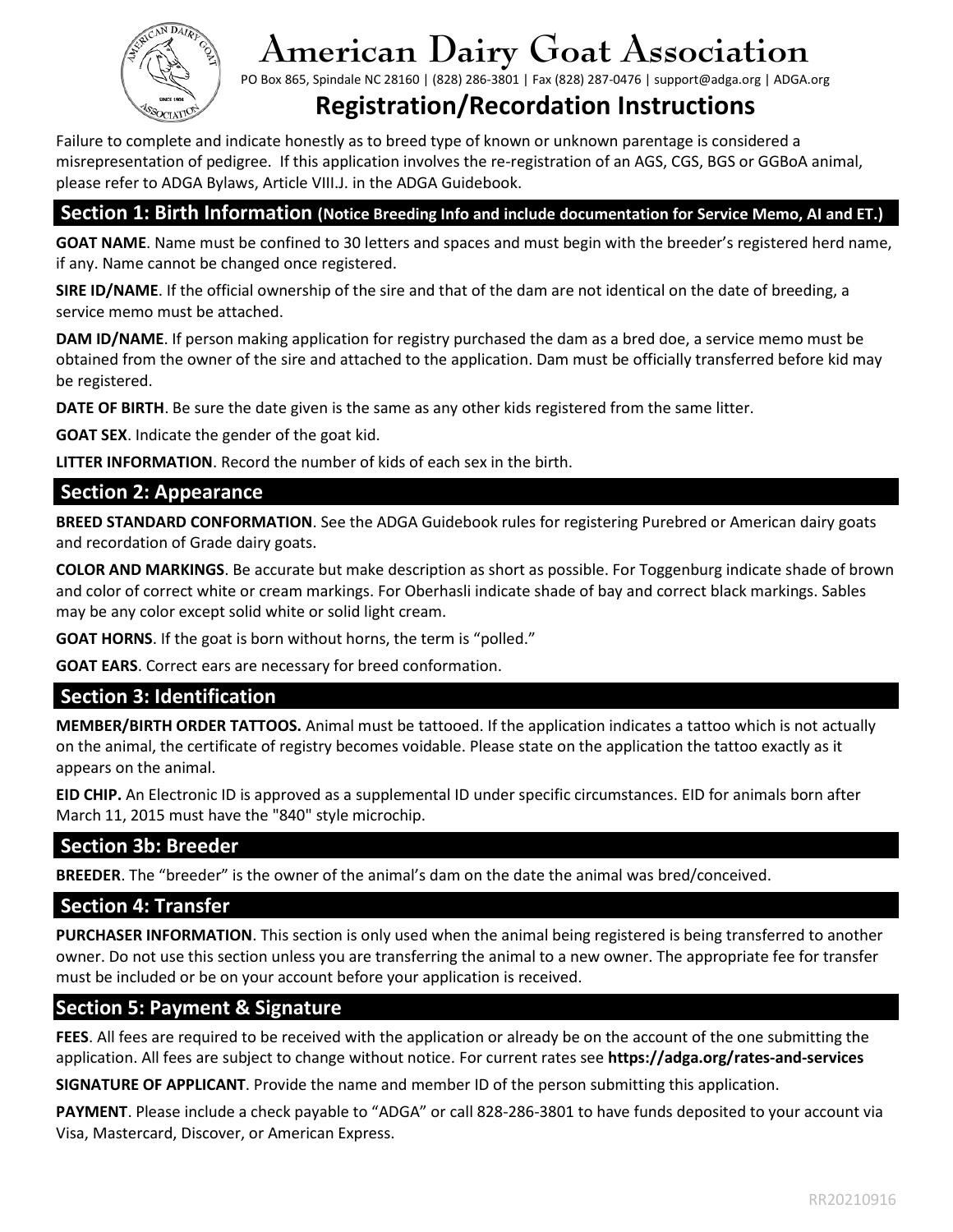# **ADGA Registration/Recordation Application**

| <b>Section 1: Birth Information</b>                                                                         |            |  |  |     |  | <b>Breeding Info:</b> Owned Sire & Dam @ breeding Service Memo $\Box$ AI $\Box$ ET |                         |  |                 |  |          |                                       |                     |  |                          |           |  |  |                    |           |                                             |
|-------------------------------------------------------------------------------------------------------------|------------|--|--|-----|--|------------------------------------------------------------------------------------|-------------------------|--|-----------------|--|----------|---------------------------------------|---------------------|--|--------------------------|-----------|--|--|--------------------|-----------|---------------------------------------------|
| <b>Goat Name</b> (Choice 1)                                                                                 |            |  |  |     |  |                                                                                    |                         |  |                 |  |          |                                       |                     |  |                          |           |  |  |                    |           |                                             |
| <b>Goat Name</b> (Choice 2)                                                                                 |            |  |  |     |  |                                                                                    |                         |  |                 |  |          |                                       |                     |  |                          |           |  |  |                    |           |                                             |
| If complete name is not available including herdname, we will alter unless checked for return. In Return    |            |  |  |     |  |                                                                                    |                         |  |                 |  |          |                                       |                     |  |                          |           |  |  |                    |           |                                             |
| Leased? Yes<br>$\Box$ No<br><b>Sire ID</b><br>(Indicate if unknown or unregistered)                         |            |  |  |     |  |                                                                                    |                         |  |                 |  |          |                                       |                     |  |                          |           |  |  |                    |           |                                             |
|                                                                                                             |            |  |  |     |  |                                                                                    |                         |  |                 |  |          |                                       |                     |  |                          |           |  |  |                    |           |                                             |
| <b>Sire Name</b>                                                                                            |            |  |  |     |  |                                                                                    |                         |  |                 |  |          |                                       |                     |  |                          |           |  |  |                    |           |                                             |
| Dam ID                                                                                                      |            |  |  |     |  |                                                                                    |                         |  |                 |  |          | (Indicate if unknown or unregistered) |                     |  |                          |           |  |  | Leased? $\Box$ Yes | $\Box$ No |                                             |
| <b>Dam Name</b>                                                                                             |            |  |  |     |  |                                                                                    |                         |  |                 |  |          |                                       |                     |  |                          |           |  |  |                    |           |                                             |
| Date of Birth<br>Month                                                                                      |            |  |  | Day |  |                                                                                    |                         |  | Year            |  |          |                                       |                     |  |                          |           |  |  |                    |           |                                             |
| Goat Sex Buck                                                                                               | $\Box$ Doe |  |  |     |  | Litter Information # of Bucks                                                      |                         |  |                 |  |          |                                       |                     |  |                          | # of Does |  |  |                    |           |                                             |
| <b>Section 2: Appearance</b>                                                                                |            |  |  |     |  |                                                                                    |                         |  |                 |  |          |                                       |                     |  |                          |           |  |  |                    |           |                                             |
| <b>Breed Standard Conformation</b>                                                                          |            |  |  |     |  | □ Alpine □ Guernsey □ LaMancha □ Nigerian Dwarf □ Nubian                           |                         |  |                 |  |          |                                       |                     |  |                          |           |  |  |                    |           |                                             |
|                                                                                                             |            |  |  |     |  | □Oberhasli □ Saanen □ Sable □ Toggenburg □ None                                    |                         |  |                 |  |          |                                       |                     |  |                          |           |  |  |                    |           |                                             |
| Color & Markings (Limited to 69 letters and spaces)                                                         |            |  |  |     |  |                                                                                    |                         |  |                 |  |          |                                       |                     |  |                          |           |  |  |                    |           |                                             |
|                                                                                                             |            |  |  |     |  |                                                                                    |                         |  |                 |  |          |                                       |                     |  |                          |           |  |  |                    |           |                                             |
| □ Dehorned □ Disbudded □ Horns □ Polled<br><b>Goat Horns</b>                                                |            |  |  |     |  |                                                                                    |                         |  |                 |  |          |                                       |                     |  |                          |           |  |  |                    |           |                                             |
| $\Box$ Erect $\Box$ Pendulous $\Box$ Elf $\Box$ Gopher $\Box$ Airplane<br><b>Goat Ears</b>                  |            |  |  |     |  |                                                                                    |                         |  |                 |  |          |                                       |                     |  |                          |           |  |  |                    |           |                                             |
| <b>Section 3: Identification</b>                                                                            |            |  |  |     |  |                                                                                    |                         |  |                 |  |          |                                       |                     |  |                          |           |  |  |                    |           |                                             |
| <b>Herd Tattoo</b>                                                                                          | Tattoo     |  |  |     |  |                                                                                    |                         |  |                 |  | Comments |                                       |                     |  |                          |           |  |  |                    |           |                                             |
| $\Box$ Right Ear $\Box$ Left Ear $\Box$ Right Tail $\Box$ Left Tail $\Box$ Center Tail<br>Location          |            |  |  |     |  |                                                                                    |                         |  |                 |  |          |                                       |                     |  |                          |           |  |  |                    |           |                                             |
| <b>Birth Order Tattoo Tattoo</b>                                                                            |            |  |  |     |  |                                                                                    |                         |  |                 |  | Comments |                                       |                     |  |                          |           |  |  |                    |           |                                             |
| ■ Right Ear △ Left Ear △ Right Tail △ Left Tail △ Center Tail<br>Location                                   |            |  |  |     |  |                                                                                    |                         |  |                 |  |          |                                       |                     |  |                          |           |  |  |                    |           |                                             |
| 8 <sup>1</sup><br><b>EID Chip</b><br>0<br>4                                                                 |            |  |  |     |  |                                                                                    |                         |  |                 |  |          |                                       | <b>EID Location</b> |  |                          |           |  |  |                    |           | $\Box$ Base of Ear $\Box$ Underside of Tail |
| Section 3b: Breeder (The owner of the dam at date of service.)                                              |            |  |  |     |  |                                                                                    |                         |  |                 |  |          |                                       |                     |  |                          |           |  |  |                    |           |                                             |
| <b>Breeder Name</b>                                                                                         |            |  |  |     |  |                                                                                    |                         |  |                 |  |          |                                       |                     |  | <b>Breeder ADGA ID</b>   |           |  |  |                    |           |                                             |
| <b>Breeder Address</b>                                                                                      |            |  |  |     |  |                                                                                    |                         |  |                 |  |          |                                       |                     |  |                          |           |  |  |                    |           |                                             |
| <b>Section 4: Transfer</b> (Send certificate to new owner?) $\Box$ Yes $\Box$ No Transfer Date              |            |  |  |     |  |                                                                                    |                         |  |                 |  |          |                                       |                     |  |                          |           |  |  |                    |           |                                             |
| <b>Name of Purchaser</b>                                                                                    |            |  |  |     |  |                                                                                    |                         |  |                 |  |          |                                       |                     |  | <b>Purchaser ADGA ID</b> |           |  |  |                    |           |                                             |
| <b>Address of Purchaser</b>                                                                                 |            |  |  |     |  |                                                                                    |                         |  |                 |  |          |                                       |                     |  |                          |           |  |  |                    |           |                                             |
|                                                                                                             |            |  |  |     |  |                                                                                    | (← Signature of Seller) |  |                 |  |          |                                       |                     |  | <b>ADGA ID</b>           |           |  |  |                    |           |                                             |
| Section 5: Payment (All fees are required when application is received.)                                    |            |  |  |     |  |                                                                                    |                         |  |                 |  |          |                                       |                     |  |                          |           |  |  |                    |           |                                             |
| Doe Registration/Recordation or Buck Registration Fee (includes performance pedigree)                       |            |  |  |     |  |                                                                                    |                         |  |                 |  |          |                                       |                     |  |                          |           |  |  | \$                 |           |                                             |
|                                                                                                             |            |  |  |     |  |                                                                                    |                         |  |                 |  |          |                                       |                     |  |                          |           |  |  | \$                 |           |                                             |
|                                                                                                             |            |  |  |     |  |                                                                                    |                         |  |                 |  |          |                                       |                     |  |                          |           |  |  | \$                 |           |                                             |
|                                                                                                             |            |  |  |     |  |                                                                                    |                         |  |                 |  |          |                                       |                     |  |                          |           |  |  | \$                 |           |                                             |
| Donation (\$1 or more) $\Box$ Historical Preservation                                                       |            |  |  |     |  |                                                                                    |                         |  | $\Box$ Research |  |          | $\Box$ Scholarship                    |                     |  |                          |           |  |  | \$                 |           |                                             |
| $\Box$ A check payable to "ADGA" is enclosed $\Box$ Funds have been added to my account by phone or online. |            |  |  |     |  |                                                                                    |                         |  |                 |  |          |                                       |                     |  |                          |           |  |  |                    |           |                                             |
|                                                                                                             |            |  |  |     |  |                                                                                    |                         |  |                 |  |          |                                       |                     |  |                          |           |  |  |                    |           |                                             |
| Person Submitting the Application* (Signature)                                                              |            |  |  |     |  |                                                                                    |                         |  |                 |  |          | <b>Printed Name</b>                   |                     |  |                          |           |  |  | ADGA ID#           |           |                                             |
| Address:                                                                                                    |            |  |  |     |  |                                                                                    |                         |  |                 |  |          |                                       |                     |  |                          |           |  |  |                    |           |                                             |

\* The above signature certifies the truth and accuracy of the above data. I offer this entry for registration or recordation by ADGA.

\_\_\_\_\_\_\_\_\_\_\_\_\_\_\_\_\_\_\_\_\_\_\_\_\_\_\_\_\_\_\_\_\_\_\_\_\_\_\_\_\_\_\_\_\_\_\_\_\_\_\_\_\_\_\_\_\_\_\_\_\_\_\_\_\_\_\_\_\_\_\_\_\_\_\_\_\_\_\_\_\_\_\_\_\_\_\_\_\_\_\_\_\_\_\_\_\_\_\_\_\_\_\_\_\_\_\_\_\_\_\_\_

Send with payment to: ADGA, PO Box 865, Spindale NC 28160 | (828) 286-3801 | https://app.adga.org